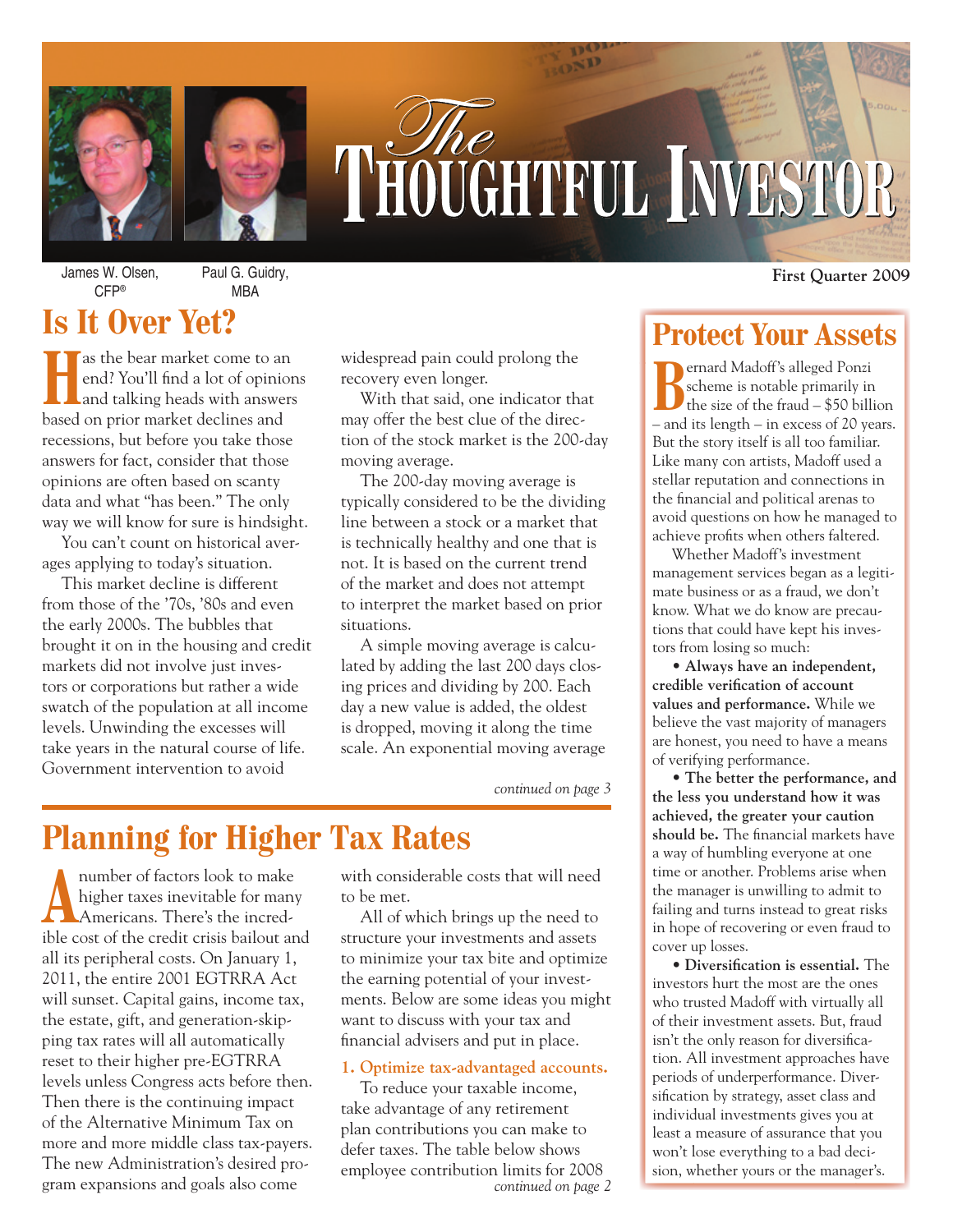## **Planning for Higher Tax Rates** *continued from page 1*

and 2009, including catch-up provisions for individuals over 50. There are income restrictions to be eligible for an IRA or Roth IRA, so check with your financial advisor prior to making a contribution.

to distributions for the year, typically in December. Remember you cannot buy back into the same fund or a fund with the same investment directive for 30 days without running afoul of IRS rules. This may also be the time to

| <b>Type of Retirement Plan</b>                                        | <b>Maximum Annual Contributions</b>          |                                              |                                              |                                              |  |
|-----------------------------------------------------------------------|----------------------------------------------|----------------------------------------------|----------------------------------------------|----------------------------------------------|--|
|                                                                       | 2008                                         |                                              | 2009                                         |                                              |  |
|                                                                       | Under Age 50                                 | 50 and Older                                 | Under Age 50                                 | 50 and Older                                 |  |
| <b>Individual Retirement Plans*</b>                                   |                                              |                                              |                                              |                                              |  |
| <b>Traditional and Roth IRA</b>                                       | \$5,000                                      | \$6,000                                      | \$5,000                                      | \$6,000                                      |  |
| <b>Employer-Sponsored Retirement Plans</b>                            |                                              |                                              |                                              |                                              |  |
| 401(k), Roth 401(k), 403(b), 457 and<br><b>SARSEP Plans</b>           | \$15,500                                     | \$20,500                                     | \$16,500                                     | \$22,000                                     |  |
| <b>Small Business or Self-Employed Retirement Plans</b>               |                                              |                                              |                                              |                                              |  |
| Self-Employed 401k (a.k.a., Solo-401k,<br>Individual 401k, Roth 401k) | $100\%$ of<br>compensation<br>up to \$15,500 | $100\%$ of<br>compensation<br>up to \$20,500 | $100\%$ of<br>compensation<br>up to \$16,500 | $100\%$ of<br>compensation<br>up to \$22,000 |  |
| SIMPLE (Savings Incentive Match Plan<br>for Employees) IRA or 401(k)  | \$10,500                                     | \$13,000                                     | \$11.500                                     | \$14,000                                     |  |
| <b>Coverdell Education Savings Account*</b>                           |                                              |                                              |                                              |                                              |  |
| Per beneficiary under age 18                                          | \$2,000                                      |                                              | \$2,000                                      |                                              |  |
| <b>Health Savings Account</b>                                         |                                              |                                              |                                              |                                              |  |
| Individual Family                                                     | \$2,900<br>\$5,800                           | Between 5-64<br>\$3,800                      | \$3,000<br>\$5,950                           | Between 5-64<br>\$3,900                      |  |

#### **2. Roll over traditional IRA accounts into a Roth IRA.**

With many IRA accounts below prior year values, this may be the time to roll those accounts into a Roth IRA. Withdrawals from Roth IRAs are exempt from federal income taxes, however, contributions are not deductible and come from after-tax income. As a result, you will need to pay income taxes on amounts transferred from a traditional IRA to a Roth. There are income limitations for Roth conversions, so check before you convert. Barring new legislation, these limitations are set to expire in 2010, when anyone can convert to a Roth without regard to income.

#### **3. Avoid capital gains distributions.**

Even when mutual funds decline in net asset value, you can still get caught with capital gains if the funds sell appreciated assets to meet withdrawal demand. To avoid the capital gains issue, place mutual fund investments in tax-advantaged accounts, or sell funds that have lost value prior

look at Exchange Traded Funds, which avoid distribution requirements.

#### **4. Harvest your tax losses, but avoid wash sales.**

When you realize capital losses, you can offset any capital gains with those losses. If you have more losses than gains, the IRS allows you to use up to \$3,000 of net investment losses to offset income in the current year and carry over additional losses to offset future capital gains indefinitely. Just be aware that if you buy substantially identical replacement investments within 30 days after the sale — or within 30 days before the sale — you can't deduct your loss under the wash sale rule.

This wash sale rule can apply even if you don't acquire stock. If you enter into a contract or option to acquire stock, that's enough to make the wash sale rule apply, as can selling options at a loss. The wash sale rule has three consequences: 1) You are not allowed to claim the loss on your sale. 2) Your disallowed loss is added to the basis of

the replacement stock. 3) Your holding period for the replacement stock includes the holding period of the stock you sold.

#### **5. Consider tax exempt bonds.**

Income from taxable bonds and bond funds is taxed at ordinary income-tax rates (as high as 35% now). This can make tax exempt municipal bonds or a municipal-bond fund a better investment for after-tax yields. To the extent that you own taxable bonds, particularly high-yield bonds that produce income, consider holding them in tax-sheltered retirement accounts.

#### **6. Use alternative investments to avoid losses in positions with large capital gains.**

If you are concerned that an investment with substantial gains could decline in value and you want to lock in profits, consider the use of alternative investments such as inverse funds, contra-Exchange Traded Funds (ETFs), and options that allow you to hedge your gains to avoid liquidating a position. Be careful of selling out of closed funds, where you might not be able to reinvest later.

#### **7. Consider AMT liabilities before taking gains.**

The alternative minimum tax (AMT) is impacting more and more middle-class and upper-middle-class taxpayers. Taking major gains, exercising stock options and simply realizing more income than prior years may entangle you in the AMT.

#### **7. Get credit for your generosity.**

If you itemize your deductions, you can deduct charitable contributions. Save receipts and canceled checks as proof. Strategic giving can lower your income and allow your money to go to causes you support rather than taxes.

*The preceding ideas are for general information purposes only and should not be considered tax or accounting advice. Every individual's situation*  differs. Talk to your financial or tax adviser about *ways to reduce your taxable income before implementing any of these suggestions.*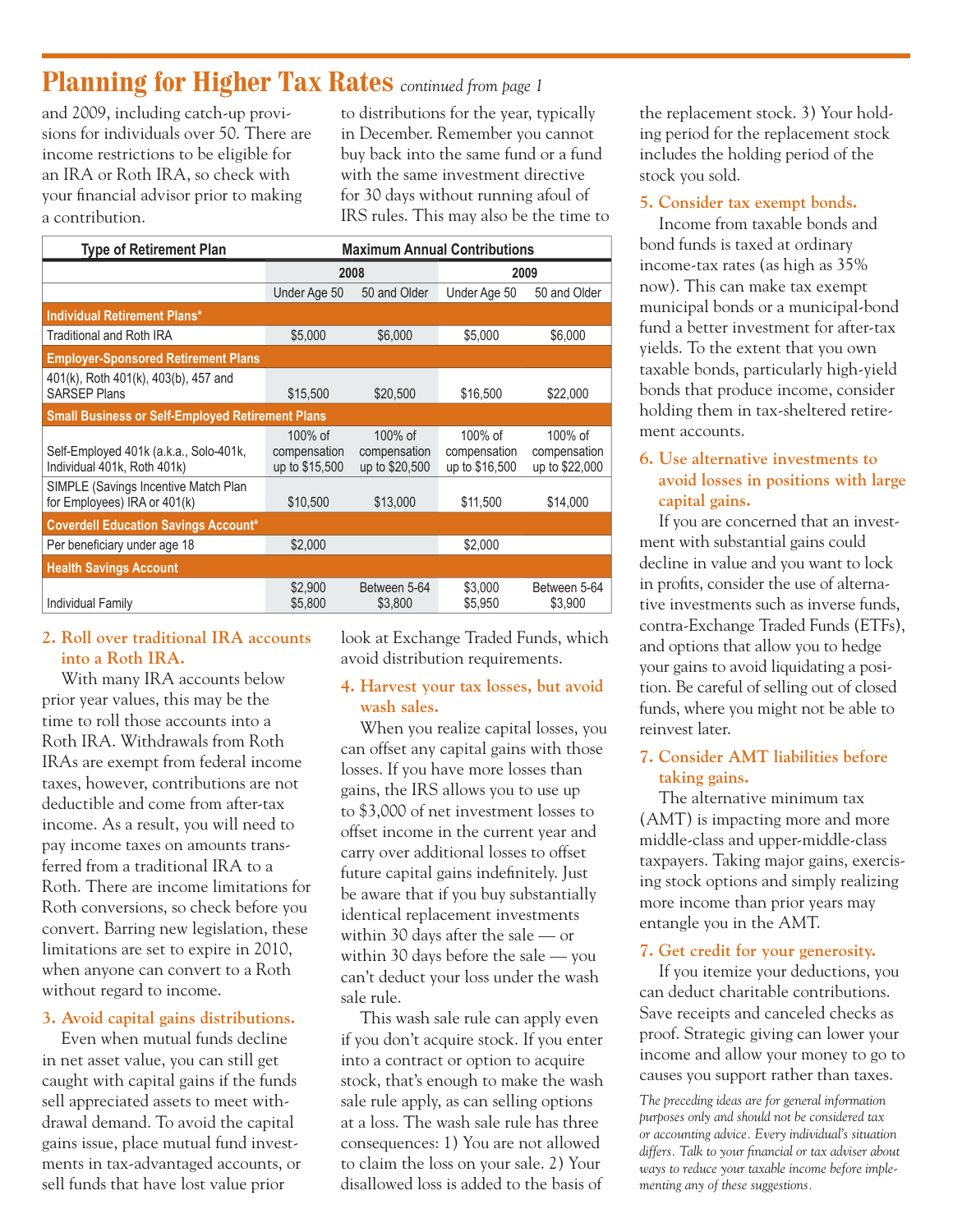## **Adding Perspective to "Missing the Best"**

s financial markets headed down, investors worldwide have been deluged with articles espousing buy-and-hold investing as the only strategy that really works long term. At the root of their argument is typically the cost of missing the best days in the market. But before you take this too much to heart, you need to look at a more balanced perspective.

First, the experts are correct in that:

- 1) If you miss **only** the best days in the market your return will drop.
- 2) The best days in the market often occur during or in close proximity to market declines. If you move out of the market during a downturn, your odds of missing the best days of the market are high.

What they don't tell you is that you are better off missing the best days of the market if you are also able to avoid the worst days. The following study of the S&P 500 Index over a period of 25 years ending December 31, 2007 shows that the results of missing both the best and worst would result in better returns than a buy-and-hold position regardless of whether you miss 10, 20 or 40 days.

#### **S&P 500 – 25 Years Ending Dec. 31, 2007** Average Annual Return 10.28%

|            | Miss the<br><b>Best</b> | Miss the<br>Worst | Miss Both the<br><b>Best and Worst</b> |
|------------|-------------------------|-------------------|----------------------------------------|
| 10<br>days | 7.43%                   | 12.87%            | 10.56%                                 |
| 20<br>days | 5.84%                   | 14.64%            | 10.63%                                 |
| 40<br>days | 3.07%                   | 17.53%            | 10.56%                                 |

*Original study by Telephone Switch Newsletter. Updated through 2007 by Hepburn Capital Management.*

Naturally there's a catch. The statistical odds of missing just the best or worst 10, 20 or 40 days indicate it is virtually impossible. What is possible is to sidestep the periods in which those returns are most likely to occur.

Market sessions with particularly good or bad returns do not occur randomly, but tend to be clustered

together during periods of high volatility, documents Robert Engle, a finance professor at the Stern School of Business at New York University who was the Nobel Laureate in Economics in 2003 for his work along these lines.

By mid-September 2008, the Chicago Board Options Exchange volatility index (VIX) climbed to its highest level in five years. In the subsequent six weeks, 5 of the 20 biggest daily losses of the past decade occurred along with 5 of the decade's 20 biggest daily gains.

A volatility-avoidance strategy would move assets out of the market when the VIX climbs into a high volatility period. This has the potential to reduce portfolio risk, take advantage of the market's upward bias in less volatile times and, based on studies of prior markets, potentially improve returns over a buy-and-hold portfolio. The

## **Is It Over Yet?** *continued from page 1*

is much the same, but gives greater weight to later values.

As long as prices are above the 200 day moving average, the market is said to be in an uptrend. When values fall below the moving average, a downtrend is underway. Because a moving average lags the actual market, the turnaround in market direction always happens before the moving average signals confirmation.

The indicator is not perfect. In the chart below of the S&P 500 and reason is the impact that losses have on a portfolio. A 20% loss requires a 25% gain to return to breakeven. Miss a 20% loss and you are still ahead even if you miss a 20% gain.

The most important aspect for



many investors in sidestepping market periods of the highest gains and losses is lower emotional turmoil. Investors tend to sell when the pain gets too

great, often at the market's bottom. By imposing a rational buy-and-sell discipline on the investment process, an active strategy may well miss the best days of the market, but it is more likely to keep investors in the market for the long term. And that means participating in upward moves that build value.

its 200-day moving average over the last 10 years, you can see where brief whipsaws occurred when the market appeared to be changing direction only to revert to its earlier trend.

When the gap between the moving average and actual market values is at the widest, many analysts believe a change in market direction is indicated. But as the plot for the S&P 500 through December 31 shows, there can be no assurance as to how long that change might last.



*Keep in mind that past performance is no guarantee of future market performance. Markets have a way of humbling investors at all levels, as 2008 has shown. The S&P 500 is an index and cannot be invested in directly*